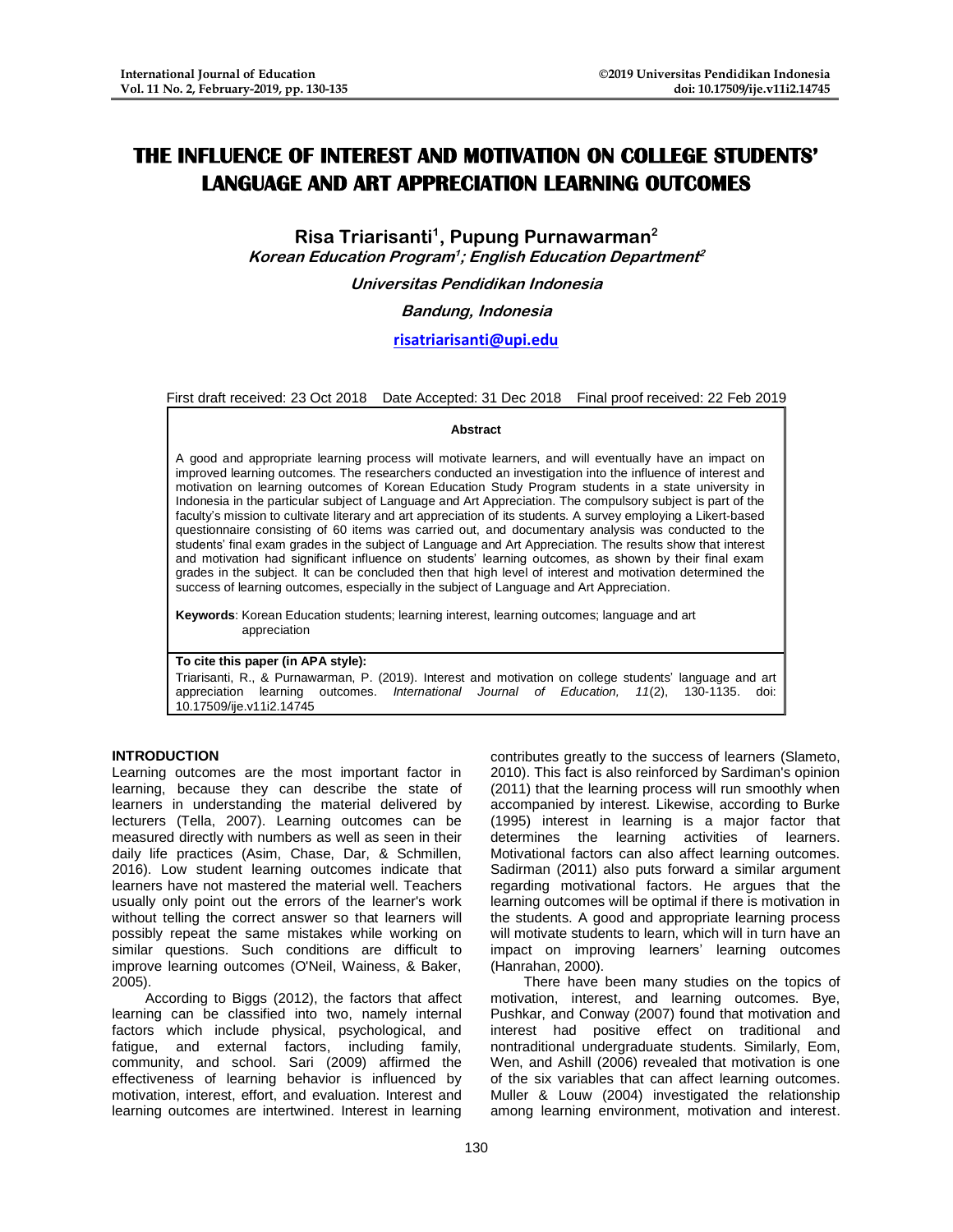### *Triarisanti & Purnawarman*

The results showed that intrinsic factors (interest, motivation, confidence) and extrinsic factors (teachers, curriculum) affect the learning outcomes.

The present study would like to contribute to the existing research by focusing on the simultaneous influence of learning motivation and interest on college students' learning outcomes of language and art appreciation subject. The subject of language and art appreciation is one of the compulsory courses in the faculty of language and literature education at which the researchers teach and conducted the present study. The teaching of this subject is intended to promote students' appreciation of arts and language. As most of the students in the faculty are students of the language program/department, the emphasis of the course has been on the language students' ability to appreciate art, although of course language appreciation is also cultivated. Students generally will show their appreciation and even stage arts performance with audiences from outside the class, namely other students and lecturers from other programs/departments in the faculty, or even large audiences. Students who do not really have skills in arts will have to have high interest and motivation in order to pass the class. Hence, it will be interesting to see the extent to which their learning outcomes in this subject are influenced by motivation and interest in learning arts.

# **Learning Outcomes, Interest, and Motivation in the Subject of Language and art appreciation**

Learning theories underlying the practice of education are born from three schools of psychology: Behavioristic Psychology, Cognitivistic, and Humanistic Psychology. These three streams are derived from the philosophical point of view of John Locke and Leibnitz (in Burke, 1995).

According to Wenger (1997), there are some principles of learning, including: a) learning must have a purpose; b) the goals must relate to the needs of life; c) there must be effort and willingness to experience various difficulties in the learning process; d) there must be a change of behavior; e) it must consist of sideline and main purposes; f) learning should be done by doing; g) learning should be holistic; h) there are elements of help and guidance of others; i) requirement of attention (insight); j) there are other goals in addition to the actual purpose; k) learning is said to succeed when yielding in success; and I) repetition and practice need to be given on the basis of understanding, m) there is a willingness to learn (motivation).

High interest in learning, as argued by Hidi & Renninger (2006), will greatly affect the way learners learn; for example a learner who wants to get good learning outcomes, will learn earnestly by focusing on the lesson. Thus, a high interest in learning will affect the process of successful teaching and learning activities. This is especially important in language and art appreciation subject for language and literature students. The language major students will have to show learn arts appreciation, which is not their

background or concentration of study. Hence, they will have to be interested in arts and the subject in general in order to obtain satisfactory learning outcomes.

In essence, interest in learning creates immediate attention, facilitates concentration, prevents distraction, strengthens the attachment to learning materials, and reduces the boredom of learning. High learning interest is expected to help learners get high learning results as well (Silvia, 2008). Silvia (2008) adds that there are some indicators that show learners' interest in learning, such as interest in reading books, attention in learning, learners' activity in learning, and knowledge. These indicators will be used in identifying learning interest of the students under research.

Another factor determining the success of learning is motivation (Cheak & Wessel, 2005). According to the theory of human needs, motivation in learning refers to the ability to meet the needs (Maslow, 1955). Motivation is a mental drive that moves, directs attitudes and individual actors in learning (Harun, 2006). Motivation is found in the ideals or aspirations of learners. These ideals or aspirations are expected so that learners can learn and understand the goal in learning and can selfactualize themselves.

As argued by Ormrod (2006), motivation has an influence on learners' learning behavior, which encourages increased enthusiasm and perseverance in learning. In particular, passion, enthusiasm and a sense of fun in learning can generate high motivation so that learners will have a lot of energy to carry out learning activities and will eventually be able to obtain good achievement (Ormrod, 2006)

Hamalik (2005) divides motivation into intrinsic and extrinsic ones, and both are influenced by several factors such as the level of self-awareness of learners of the needs that encourage behavior/action and awareness of learning objectives to be achieved. As stated by Warumu (2006), the elements that influence learning motivation are aspirations of the soul, the ability of learners, the condition of learners, the environmental conditions of learners, the dynamic elements in learning and learning and efforts of educators in learning learners.

Less successful learners tend to have selfmotivated difficulties such as lack of purpose, verbal reinforcement, and self-control (Sogunro, 2014). This argument is reinforced by other researchers such as Dansereau (1969) and Frankola et al. (2010) who opine that strong motivation will tend to be more successful in learning than in poor motivation.

Apart from the feeling of pleasure and attention, to know whether or not a learner's interest in a lesson can be seen from the knowledge that the learner has. Learners who are interested in a lesson will have broad knowledge of the lessons and get benefits from learning in everyday life.

Interest and motivation, hence, are two of the many factors that influence learning outcomes. The higher interest and motivation of students, the higher learning outcomes will be. Conversely, the lower the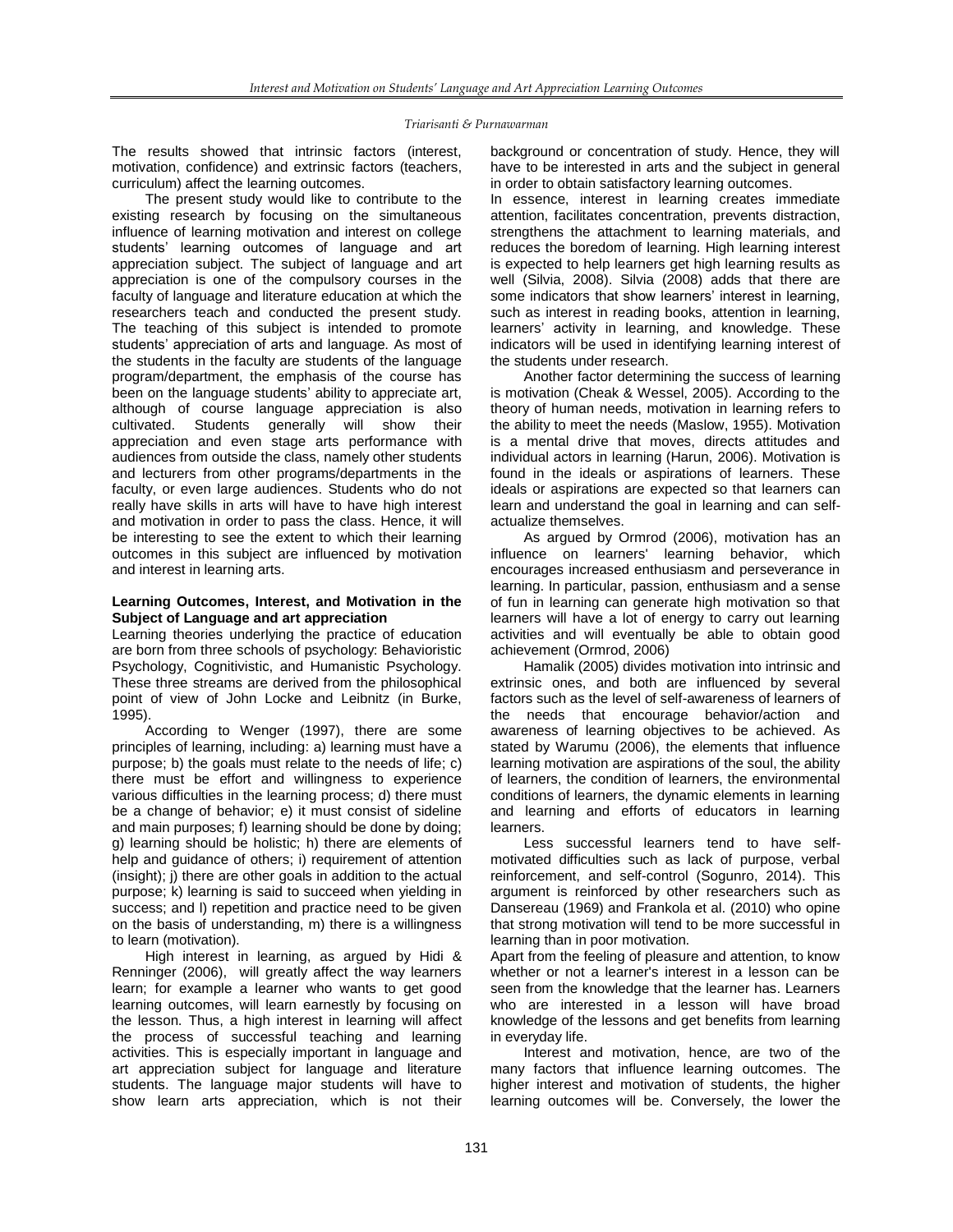interest and motivation, the lower the learning outcomes. Herein, the researchers would like to see whether learning interest and motivation have influence on learning outcomes of the students in language and art appreciation subject.

# **METHOD**

Based on the problems and objectives that have been formulated, this study used a survey method, highlighting the existence of inter-variables using the framework and followed by formulating a hypothesis (Fahrmeir, Pigeot, Künstler, & Tutz, 2004).

# *Population and Sample*

The population in this research included the first generation of Korean Education study program students, batch 2015, consisting of 53 students, further divided into 27 students from class A and 26 students from class B

In this research, random sampling was carried out in order to get equal number of subjects. The sampling technique was drawn upon Yamane (1973), as follow:

 $n = N / (N \cdot d2 + 1)$ 

Description:

 $n =$  number of samples

 $N =$  total population

d2= specified precision

Using the above formula and the precision level set at 5%, then the sample of the population was determined as follows:

 $n = N/(N.d2+1)$ 

 $= 53/(53(0.05)2+1)$ 

 $= 53/(53(0.0025)+1)$ 

 $= 53/1.1325$ 

 $= 46.799117$ 

Based on the above calculation, the minimum sample used was as many as 47 out of 53 students.

After obtaining the minimum number of samples, then the proportional sample random sampling was employed to determine the proportional allocation, as follows:

 $Ni = Ni/N \times n$ 

Description:

 $N =$  sample size

Ni = population size

 $N =$  overall sample size

 $Ni =$ sample size

Based on the calculation, it was determined then to involve 24 and 23 students from class A and class B, respectively.

# *Data Collection*

To collect the data in this study, the researcher deployed a questionnaire and documentary analysis.

The items in the Questionnaire on learning interest and motivation, adapted from the Motivated Strategies for Learning Questionnaire (MSLQ, Pintrich & deGroot, 1990) were prepared with alternative answers of a fivepoint Likert Scale (always, often, sometimes, seldom,

never) with a score from 5, 4, 3, 2, to 1. The questionnaire was developed based on indicators of each of the research variables (interest and motivation), consisting of 60 statements. The items were divided into seven subtopics covering: diligent in doing tasks (11 items), tenacious in facing difficulties (11 items), showing interest in various problems (9 items), preferring to work independently (9 items), getting bored on routine tasks (8 items), able to defend one's opinion (8 items), and eager to find and solve problems (4 items). The questionnaire was then validated by expert with the help of SPSS as well.

Data of students' learning outcomes were obtained from the results the final exam's scores of the students in Korean Education Study Program at a state university in Bandung Indonesia, batch 2015.

# *Significance Test*

To determine the influence between the independent variables (interest and motivation) and the dependent variable (learning outcomes) and to test the hypothesis, regression equation was employed, as follows:

 $Y = a0 + \beta 1X1 + \beta 2X2$ 

With  $Y =$  Learning outcomes;  $X1 =$  interest;  $X2 =$ motivation:  $a =$  Constants: and  $\beta =$  Regression coefficient.

The hypotheses of the present study are:

 $H_0$  = Learning interest and motivation have no significant influence on learning outcomes

 $H_1$  = Learning interest and motivation have significant influence on learning outcomes

# **RESULTS**

The results of the study are elaborated in the following subsections.

# *Students' Learning Interest and Motivation*

The whole 47 respondents of this research responded to all of the items (60) in the questionnaire. Within the range of 0-300 as the maximum score, the lowest score of the learning interest and motivation questionnaire for class A was 180, and 168 for class B. The highest scores for class A and B were 260 and 273, respectively. Based on the score categorization, it can be concluded that most of the respondent students had high learning interest and motivation.

For the first subtopic of items in the questionnaire, namely "diligence in doing tasks" (11 items), the item with the highest score was item 9: "When there is an assignment, I will finish it so that I can get a high score." On the other hand, the item with the lowest score was "I prefer to talk to my friends than doing the task/assignment given by the lecturers" (item No. 2), which was a negative statement.

For the topic of "tenacity in facing difficulties" (11 items), the item with the highest score was item no. 21 "I am satisfied if my learning achievements are better than before", and the lowest score was obtained by items no. 16 and 17, namely "I am lazy to study if the course is difficult" and "I do not quickly give up when facing difficulties in doing a task".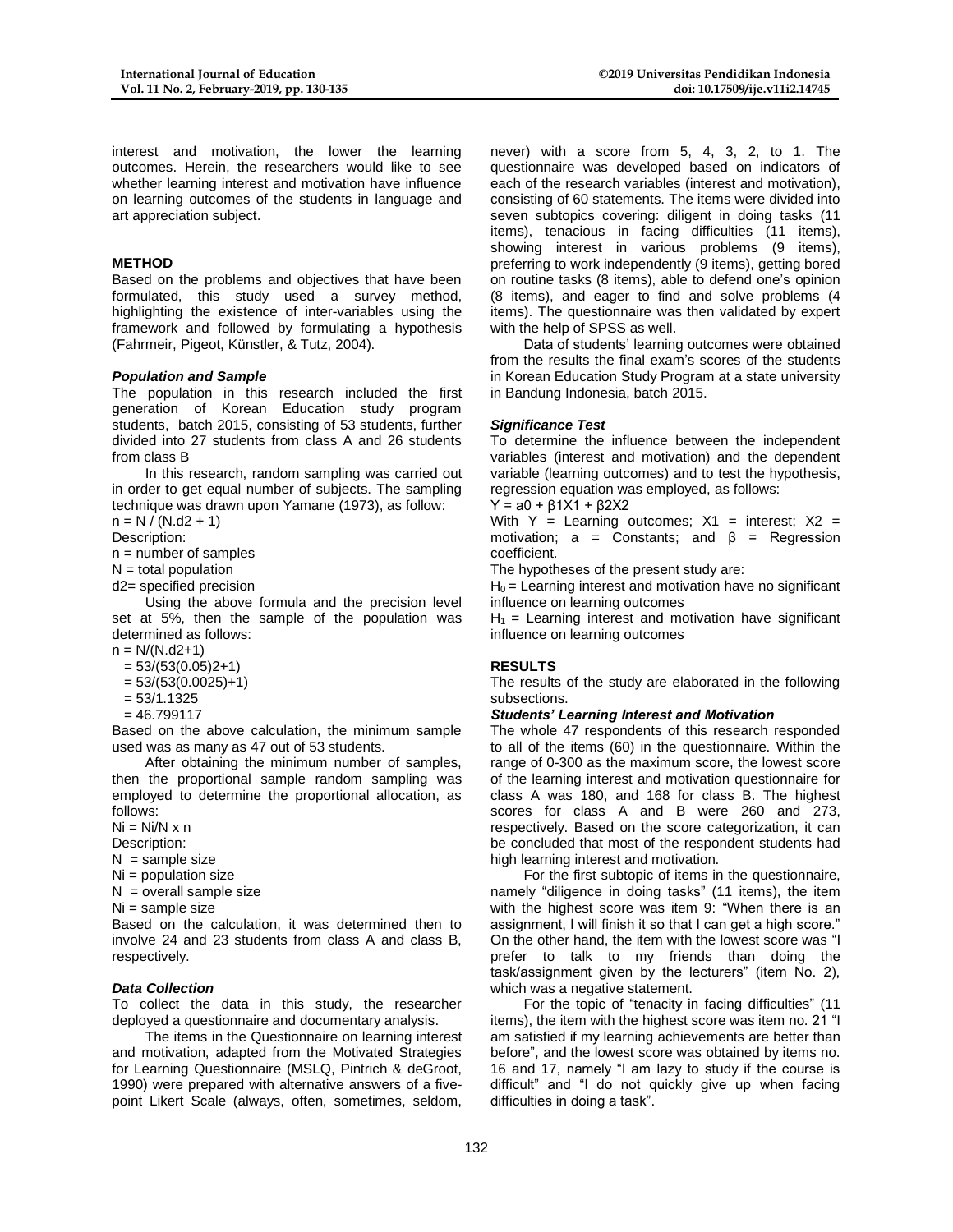#### *Triarisanti & Purnawarman*

Next is the subtopic of "showing interest in various problems" (9 items), the highest score was for item no. 26 "l will invite friends to discuss if I find difficulty in learning", and the lowest score for item number 29 "I feel tired understanding a material that I consider difficult."

The subsequent subtopic is "preferring to work independently" (9 items). The highest score was obtained by item no. 35: "I will ask a friend to do my assignment if I experience difficulty", and the lowest score was for item no. 37: "When a lecturer cannot make it to the class, I prefer to go playing". This subtopic also received the lowest score of all items in the whole subtopics, with three items gaining an average score of below 3.

For the subtopic of "easily getting bored on routine tasks" (8 items), question number 48 "I am lazy to attend a lesson with an experiment/modeling" got the highest score, while question 44, "I feel calm if I am given a boring task," received the lowest one.

With regard to the subtopic of "being able to defend one's opinion (8 items), item no. 54 "I will just let it go if the correct answer I gave to my assignment is inaccurately assessed as incorrect" obtained the highest score, and item no. 52 "I am not interested in getting involved in debates in learning" received the lowest score.

Finally, for the subtopic of "being eager to find and solve problems" (4 items), question number 57 "I spend the spare time in between classes by doing exercise or unfinished assignment" and 60 "I will work on the exercise book only when asked by the lecturer" both obtained the lowest score of below 3, and question no. 59 "I am happy to try working on problems/exercise in the packet book, even though the lecturer has not asked to do so" got the highest score.

The detail analysis of the items in the questionnaire confirms the high scores gained by most of the respondents. Most of the "low" average scores were obtained by items with negative statements.

### *Students' Learning Outcomes*

The next variable under study is learning outcomes. The learning outcomes were obtained from the final exam scores of the students in the subject of language and art appreciation.

The data of students' learning outcomes and their scores on the learning interest and motivation questionnaire are provided in table 1.

| Table 1. Students' scores on the three variables |  |  |  |  |
|--------------------------------------------------|--|--|--|--|
|--------------------------------------------------|--|--|--|--|

| Resp.          | Score  |      |       | Score  |      |
|----------------|--------|------|-------|--------|------|
|                | Quest. | Exam | Resp. | Quest. | Exam |
| 1              | 233    | 94   | 25    | 233    | 91.8 |
| $\overline{2}$ | 260    | 72.4 | 26    | 240    | 75.7 |
| 3              | 232    | 71.6 | 27    | 259    | 73.9 |
| 4              | 228    | 75.7 | 28    | 242    | 62.5 |
| 5              | 206    | 77.1 | 29    | 226    | 63.9 |
| 6              | 214    | 57.3 | 30    | 226    | 70.3 |
|                | 180    | 87.9 | 31    | 208    | 69   |

| 8     | 187    | 57.9  | 32    | 222   | 72.2   |
|-------|--------|-------|-------|-------|--------|
| 9     | 217    | 86.8  | 33    | 238   | 78.1   |
| 10    | 258    | 64    | 34    | 209   | 64.9   |
| 11    | 229    | 62.7  | 35    | 209   | 81.7   |
| 12    | 238    | 82    | 36    | 216   | 77.5   |
| 13    | 198    | 64.1  | 37    | 227   | 65.1   |
| 14    | 224    | 69.2  | 38    | 168   | 36.6   |
| 15    | 238    | 80.8  | 39    | 223   | 58.6   |
| 16    | 215    | 52.3  | 40    | 189   | 61     |
|       |        |       |       |       |        |
|       | Score  | Resp. |       |       | Score  |
| Resp. | Quest. | Exam  | Score | Resp. | Quest. |
| 17    | 205    | 51.6  | 41    | 218   | 79.8   |
| 18    | 221    | 73.8  | 42    | 262   | 75.9   |
| 19    | 206    | 77.2  | 43    | 220   | 73.8   |
| 20    | 239    | 82.8  | 44    | 221   | 59.9   |
| 21    | 180    | 47.4  | 45    | 273   | 91.6   |
| 22    | 170    | 82.5  | 46    | 211   | 72.4   |
| 23    | 241    | 70.8  | 47    | 228   | 70.3   |

As Table 1 shows, the lowest final exam score for language and art appreciation subject is 36.3, and the highest score is 94. Coincidentally, respondent 38 who obtained the lowest final exam score also scored the lowest in the questionnaire (168), signaling a possibility that low learning interest and motivation had an effect on low learning outcomes. However, the students who scored the highest in the questionnaire (respondent 45) did not score the highest in the final exam, although his/her score was still in the "high" category.

Therefore, to determine whether learning interest and motivation simultaneously had influence on learning outcomes of language and art appreciation subject, a significance test was carried out.

### *Significance Test Result*

The significance test result is shown in Table 2.

### **Table 2. Significance test result**

| Coefficients <sup>a</sup>                       |              |                |       |        |                 |      |  |
|-------------------------------------------------|--------------|----------------|-------|--------|-----------------|------|--|
|                                                 |              |                |       | Stand. |                 |      |  |
|                                                 |              | Unstand. Coef. |       | Coef.  |                 |      |  |
| Std.                                            |              |                |       |        |                 |      |  |
|                                                 | Model        | в              | Error | Beta   |                 | Sig. |  |
|                                                 | 1 (Constant) | .661           | .268  |        | .345 2.465 .018 |      |  |
|                                                 | Score        | 173.912 19.424 |       |        | 8.954 .000      |      |  |
| a. Dependent Variable: Learning Outcomes (Final |              |                |       |        |                 |      |  |
|                                                 | Exam)        |                |       |        |                 |      |  |

Based on the test results displayed in Table 2, the value of  $t = 8.954$  at the sig. value of 0.000 (it means that the value of sig is <0.05). It can be concluded that Ho is rejected and  $H_1$  is accepted, meaning the interest and motivation scores had significant influence on the final exam's scores. In other words, the results of this research show that learning interest and motivation determined learning outcomes, especially in the subject of language and art appreciation.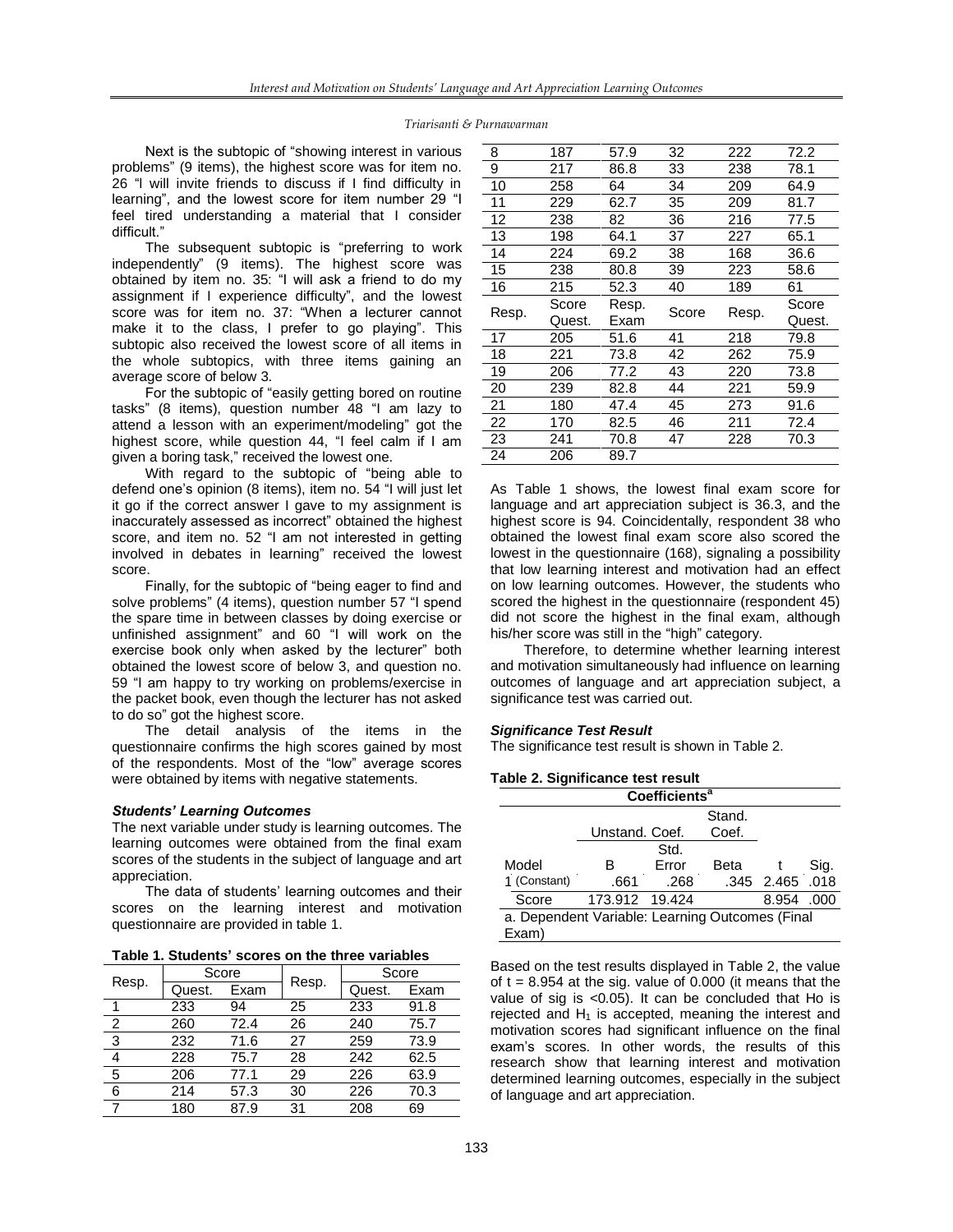# **DISCUSSION**

This study found that the high level of interest and motivation determined the learning outcomes of students in the subject of language and art appreciation.

The results of this research are in line with those of Bye, Pushkar, and Conway (2007), Eom, Wen, and Ashill (2006), and Muller & Louw (2004) in which learning interest and motivation, either separately or simultaneously had influence on students' learning outcomes in various subjects and contexts.

This result can be explained by the theories put forward by experts. According to Gie (in Hidi & Renninger, 2006), high interest in learning will greatly affect the way learners learn; for example, a learner who wants to get good learning outcomes will learn earnestly by focusing on the lesson. Thus, a high interest in learning will affect the process of successful teaching and learning activities. With the interest in learning, learners can be more focused on the lessons, and they will be more easily attached to the lessons and do not quickly get bored while studying (Silvia, 2008).

Especially in the general subject of language and art appreciation that does not specifically offer lessons or materials on Korean language as the students' major, interest and motivation in learning are needed in order to succeed in gaining good learning outcomes. The present research shows that students with high interest learning and motivation tended to have greater final exam scores for the subject of language and art appreciation than the students with rather low interest and motivation in learning.

### **CONCLUSIONS**

Based on the results of this research, some conclusions can be drawn. First, learning interest can be expressed through students' preferences of certain lesson or methods. Every learner always has an interest to learn, no matter how low the interest is. Therefore, teachers or lecturers should be able to arouse the interest of learners. Teachers should be able to make learners happy in learning. With the interest that arises, learners will try better with the lessons, and hopefully learners will get good learning outcomes.

Elements that affect the motivation in learning include aspirations of the soul, the ability of learners, the condition of learners, environmental conditions of learners, dynamic elements in learning, and efforts of teachers in learning.

Future researchers can conduct similar research to a larger number of samples and with different academic levels, or by using other elements that may affect student learning outcomes. As this study limited the learning outcomes to students' final scores, future researchers may also expand the definition of learning outcomes to those based on qualitative assessment.

# **ACKNOWLEDGEMENT**

Appreciation and thanks the researchers express to Prof. Dr. Ahman as Head of LPPM UPI for making this research possible through the funding of Affirmation

Program. Our sincere gratitude also goes to Didin Samsudin (Head of Korean Education Study program), Velayeti Nurfitriana Ansas (Lecturer at Korean Education Study Program), and students of Korean Education Study Program FPBS UPI batch 2015 for their support and participation.

# **REFERENCES**

- Asim, S., Chase, R. S., Dar, A., & Schmillen, A. (2016). Improving learning outcomes in South Asia : Findings from a decade of impact evaluations. *Policy Research Working Paper 7362, World Bank Group*, 1–32. https://doi.org/10.1093/wbro/lkw006
- Biggs, J. (2012). What the student does: Teaching for enhanced learning. *Higher Education Research & Development, 31*(1), 39–55. https://doi.org/10.1080/0729436990180105
- Burke, J. (1995). *Outcomes, learning and the curriculum: Implications for NVQs, GNVQs and other qualifications*. London: The Falmer.
- Bye, D., Pushkar, D., & Conway, M. (2007). Motivation, interest, and positive affect in traditional and nontraditional undergraduate students. *Adult Education Quarterly, 57*(2), 141-158.
- Cheak, M., & Wessel, J. (2005). Motivation. *Illinois Reading Council Journal, 33*(3), 60–62. https://doi.org/Article
- Dansereau, R. A. (1969). Motivating students. *Community and Junior Colleges, 17*(2), 110–111. https://doi.org/10.1177/108056990306600408
- Eom, S. B., Wen, H. J., & Ashill, N. (2006). The determinants of students' perceived learning outcomes and satisfaction in University online education: an empirical investigation. *Decision Sciences Journal of Innovative Education, 4*(2), 215-235.
- Fahrmeir, L., Pigeot, I., Künstler, R., & Tutz, G. (2004). *Statistik. Der Weg Zur Datenanalyse*. Retrieved from http://books.google.de/books?id=ZinjP103iRcC&a mp;printsec=frontcover&dq=inauthor:Fahrmei

r+Ludwig+intitle:Statistik&hl=&cd=1&am p;source=gbs\_api

- Frankola, K. A., Flora, A. L., Torres, A. K., Grissom, E. M., Overstreet, S., & Dohanich, G. P. (2010). Effects of early rearing conditions on cognitive performance in prepubescent male and female rats. *Neurobiology of Learning and Memory, 94*(1), 91–99. https://doi.org/10.1016/j.nlm.2010.04.005
- Muller, F. H., & Louw, J. (2004). Learning environment, motivation, and interest: perspectives on selfdetermination theory. *Psychological Society of South Africa, 34*(2), 169-190.
- Hamalik, O. (2005). *Proses belajar mengajar.* Jakarta: Bumi Aksara.
- Hanrahan, M. (2000). The effect of learning environment factors on students' motivation and learning. *International Journal of Science Education, 20*(6), 737–753.

https://doi.org/10.1080/0950069980200609